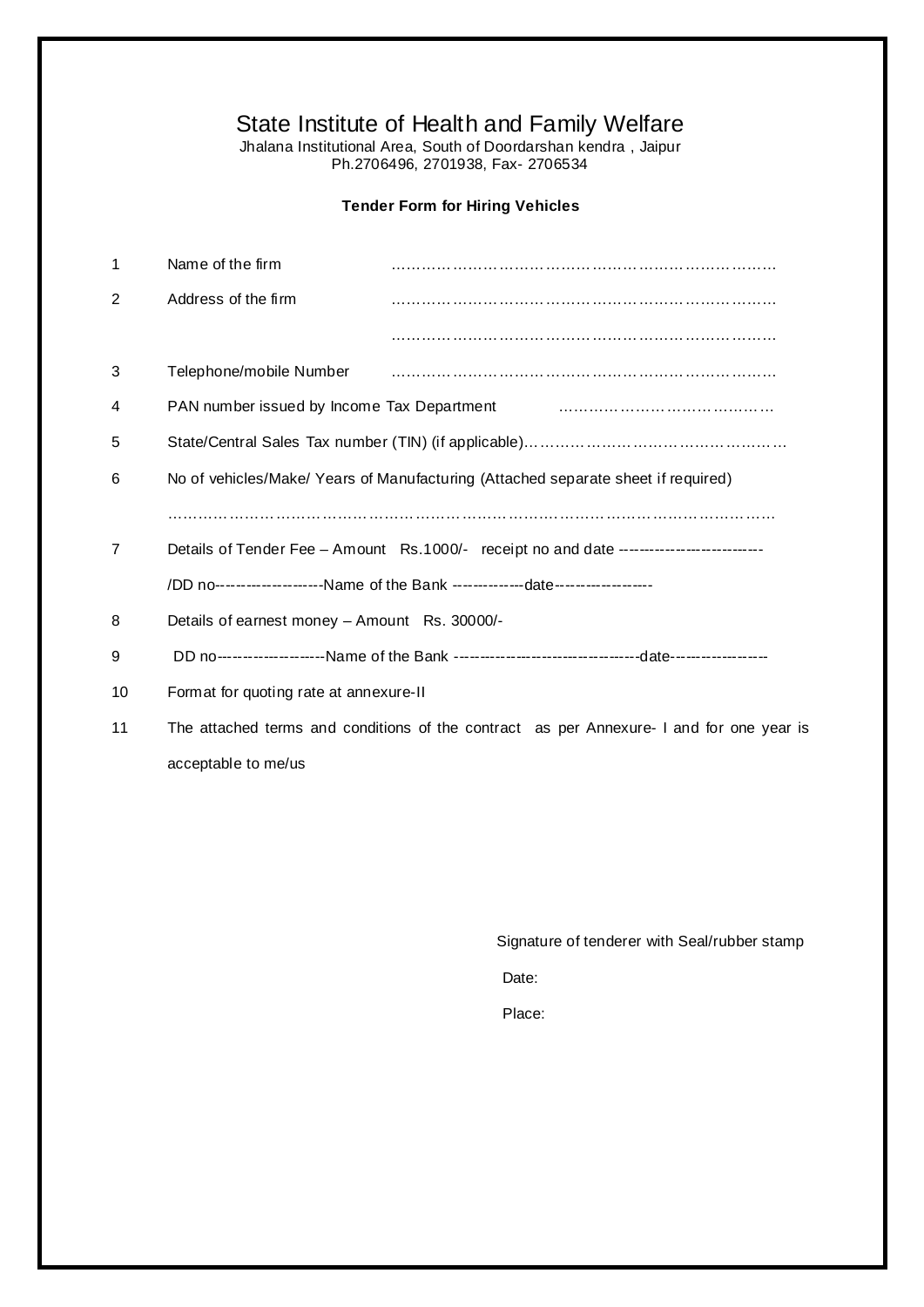Annexure – II

Director SIHFW Jaipur

Subject: Hiring of vehicles for the official use of SIHFW – Calling for sealed quotations.

Sir,

With reference to advertisement No………………………………………..….. Dated……………………. on the above subject, we quote our rates towards supply of cars/taxis on hire basis as under:

### **1. Local and Outstanding Charges**

| Particulars                | Indica    |    | Indigo/Dezire/<br>Renault |    | Tavera    |    | Innova/ Xylo |    | Tata Winger/<br>Tempo Traveler |    |
|----------------------------|-----------|----|---------------------------|----|-----------|----|--------------|----|--------------------------------|----|
|                            | Non<br>AC | AC | Non<br>AC                 | AC | Non<br>AC | AC | Non<br>AC    | AC | Non AC                         | AC |
| Full day outside           |           |    |                           |    |           |    |              |    |                                |    |
| Jaipur- Rates @            |           |    |                           |    |           |    |              |    |                                |    |
| per KM with                |           |    |                           |    |           |    |              |    |                                |    |
| Minimum                    |           |    |                           |    |           |    |              |    |                                |    |
| KMs                        |           |    |                           |    |           |    |              |    |                                |    |
| Halting charges            |           |    |                           |    |           |    |              |    |                                |    |
| Local Jaipur               |           |    |                           |    |           |    |              |    |                                |    |
| 8Hrs and 80 kms            |           |    |                           |    |           |    |              |    |                                |    |
| 4 Hrs and 40 kms.          |           |    |                           |    |           |    |              |    |                                |    |
| Extra kms.                 |           |    |                           |    |           |    |              |    |                                |    |
| Extra charges<br>per hours |           |    |                           |    |           |    |              |    |                                |    |

2. The above costs are inclusive of all taxes

3. I/We accept and abide by the terms and conditions stipulated in your above letter.

Signature of tenderer with Seal/rubber stamp Date: Place: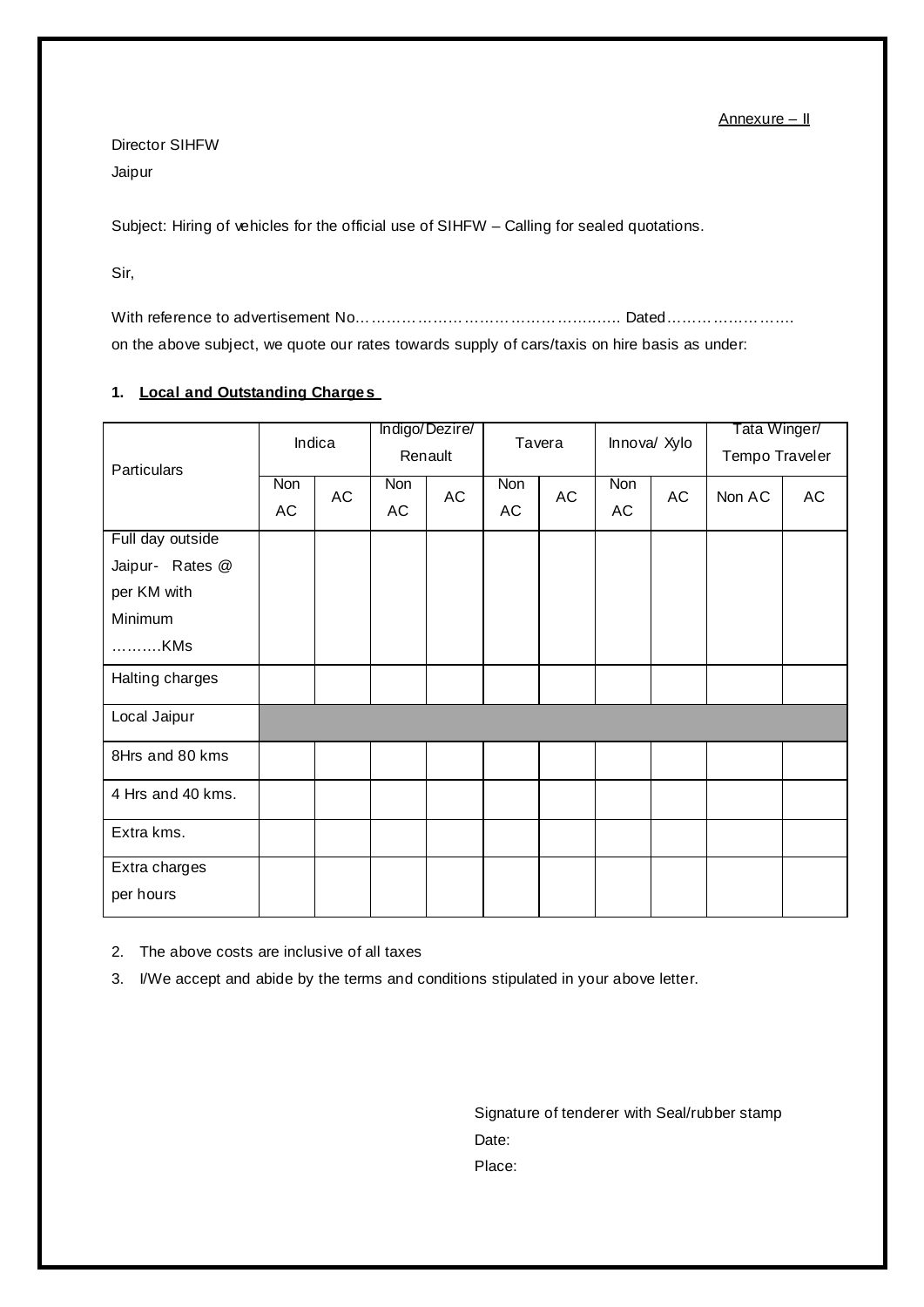Annexure – I

#### **Terms and Conditions**

- i. The vehicles to be deployed should be of taxi permit and in a good condition and should not be older than (2010). The Drivers should be holding valid driving license and other documents. He/She should be well aware of the routes within State and in Delhi. He/she should wear uniform and should be punctual and well behaved.
- ii. All the charges towards repairs/servicing, salary of Driver, fuel expenses (such as petrol/diesel), any other incidental expenses on operation and maintenance, etc. on the vehicle will be borne by the firm.
- iii. The vehicle will be insured (Including insurance for passengers) by the firm. In case of any accident, all the claims arising out of it will be met by the firm. The SIHFW will not be liable in any manner whatsoever.
- iv. The vehicle with the Driver will be placed at the disposal of the Director, SIHFW or his representative as and when required. The SIHFW will be free to use it in any manner for carrying officials/officers and Luggage/articles as per its requirement and the firm will not have any objection to it.
- v. In case of full day hiring, the vehicle may be used by the SIHFW for a minimum period of 12 hours on each working day including Saturday/Sunday/holidays and may be retained beyond 12 hours, if required. In case the vehicle provided to the SIHFW breaks down, the firm will immediately provide another vehicle. In case it is not replaced, no payment for the vehicle hired which breaks down will be made for the day of break down and penalty for this will be imposed as minimum of Rs. 1500.00 per event.
- vi. Income Tax and other taxes, as applicable from time to time, will be deducted from the bills of the firm.
- vii. An Earnest Money of Rs. 30,000/-(Rupees Thirty thousand only) should be submitted by the firm by way of D/D or Pay Order drawn in favor of DIRECTOR, State Institute of Health & Family Welfare, Jaipur, along with the tender document, which will be included in 5% performance security deposit by the successful bidder awarded contract. The security deposit will be released to the firm after completion of the contract. The quotation without Earnest Money will be rejected out rightly from the consideration zone.
- viii. SIHFW has the right to forfeit the security deposit in full or in part in the event of failure on the part of the contracting firm to fulfill the terms and conditions of the contract.
- ix. The owner/firm should be in a position to supply vehicles at short notice as and when required. The owner/firm should be in a position to provide standby vehicles in case of any break down. The vehicle charges from the point of break down to destination point are to be borne by the firm to complete the trip, in case immediate replacement of the vehicle is not provided.

Signature of tenderer with Seal/rubber stamp Date: